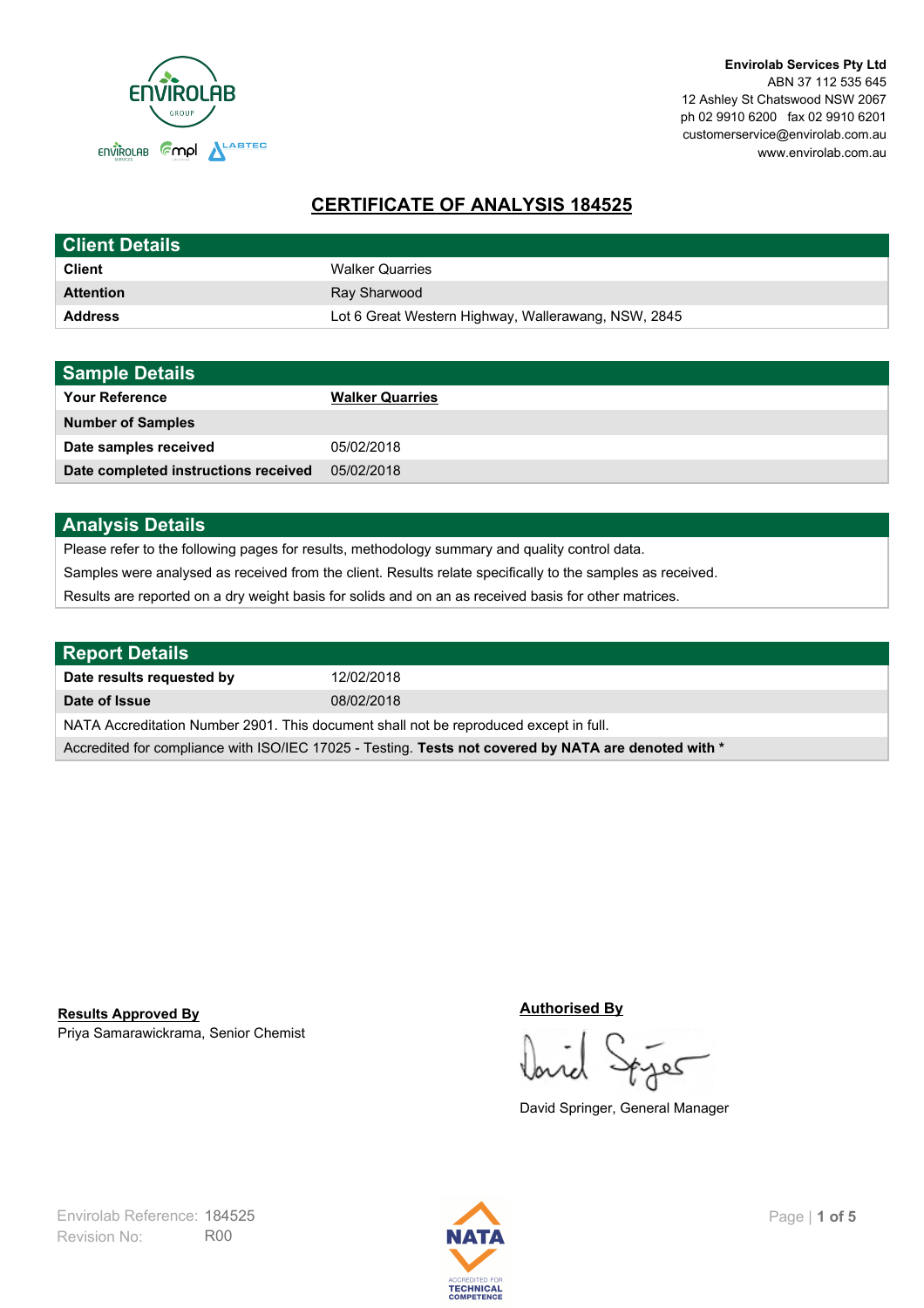## **Client Reference: Walker Quarries**

| Dust Deposition AS 3580.10.1 |                          |                       |                       |                       |                       |
|------------------------------|--------------------------|-----------------------|-----------------------|-----------------------|-----------------------|
| <b>Our Reference</b>         |                          | 184525-1              | 184525-2              | 184525-3              | 184525-4              |
| <b>Your Reference</b>        | <b>UNITS</b>             | DGS-1                 | DGS-2                 | DGS-3                 | DGS-4                 |
| Date Sampled                 |                          | 03/01/18-<br>02/02/18 | 03/01/18-<br>02/02/18 | 03/01/18-<br>02/02/18 | 03/01/18-<br>02/02/18 |
| Dust Gauge Start Date        | $\overline{\phantom{a}}$ | 03/01/2018            | 03/01/2018            | 03/01/2018            | 04/01/2018            |
| Dust Gauge End Date          | $\overline{\phantom{a}}$ | 02/02/2018            | 02/02/2018            | 02/02/2018            | 02/02/2018            |
| Dust - No. of Days Collected | --                       | 31                    | 31                    | 31                    | 30                    |
| Date prepared                | $\overline{\phantom{a}}$ | 05/02/2018            | 05/02/2018            | 05/02/2018            | 05/02/2018            |
| Date analysed                | $\overline{a}$           | 05/02/2018            | 05/02/2018            | 05/02/2018            | 05/02/2018            |
| Insoluble Solids             | $g/m2$ /month            | 2.2                   | 0.4                   | 0.8                   | 0.6                   |
| Combustible Matter           | $g/m2$ /month            | 0.1643                | 0.1643                | 0.1697                | 0.3112                |
| Ash                          | g/m <sup>2</sup> /month  | 2.0424                | 0.1916                | 0.6352                | 0.2546                |
| Soluble Matter               | $g/m2$ /month            | 1                     | 1.1                   | 1.6                   | 1.5                   |
| <b>Total Solids</b>          | $q/m2$ /month            | 3.2                   | 1.4                   | 2.4                   | 2.0                   |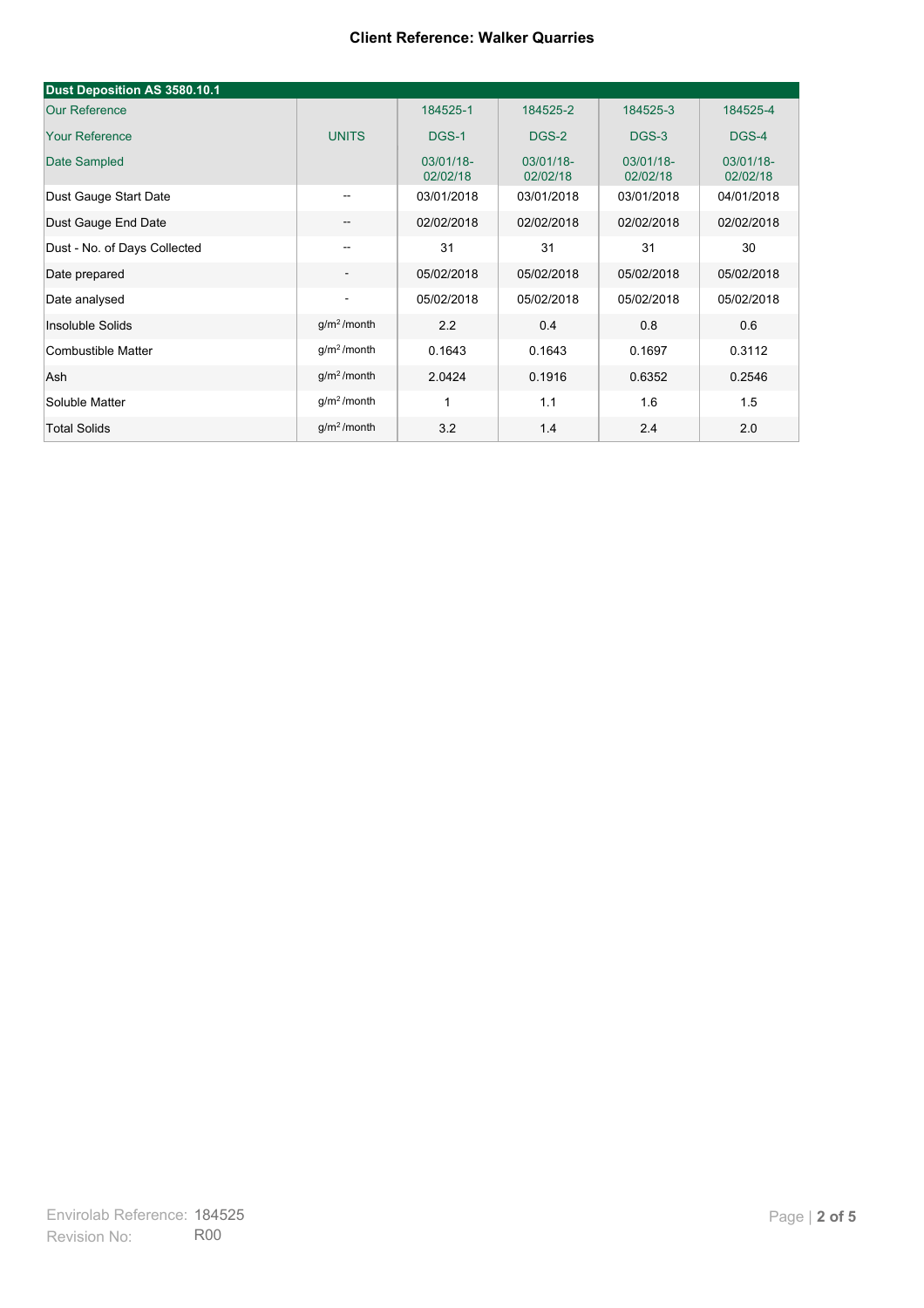## **Client Reference: Walker Quarries**

| Method ID    | <b>Methodology Summary</b>                               |
|--------------|----------------------------------------------------------|
| AS 3580.10.1 | Analysis of dust gauges by AS 3580.10.1 (analysis only). |

F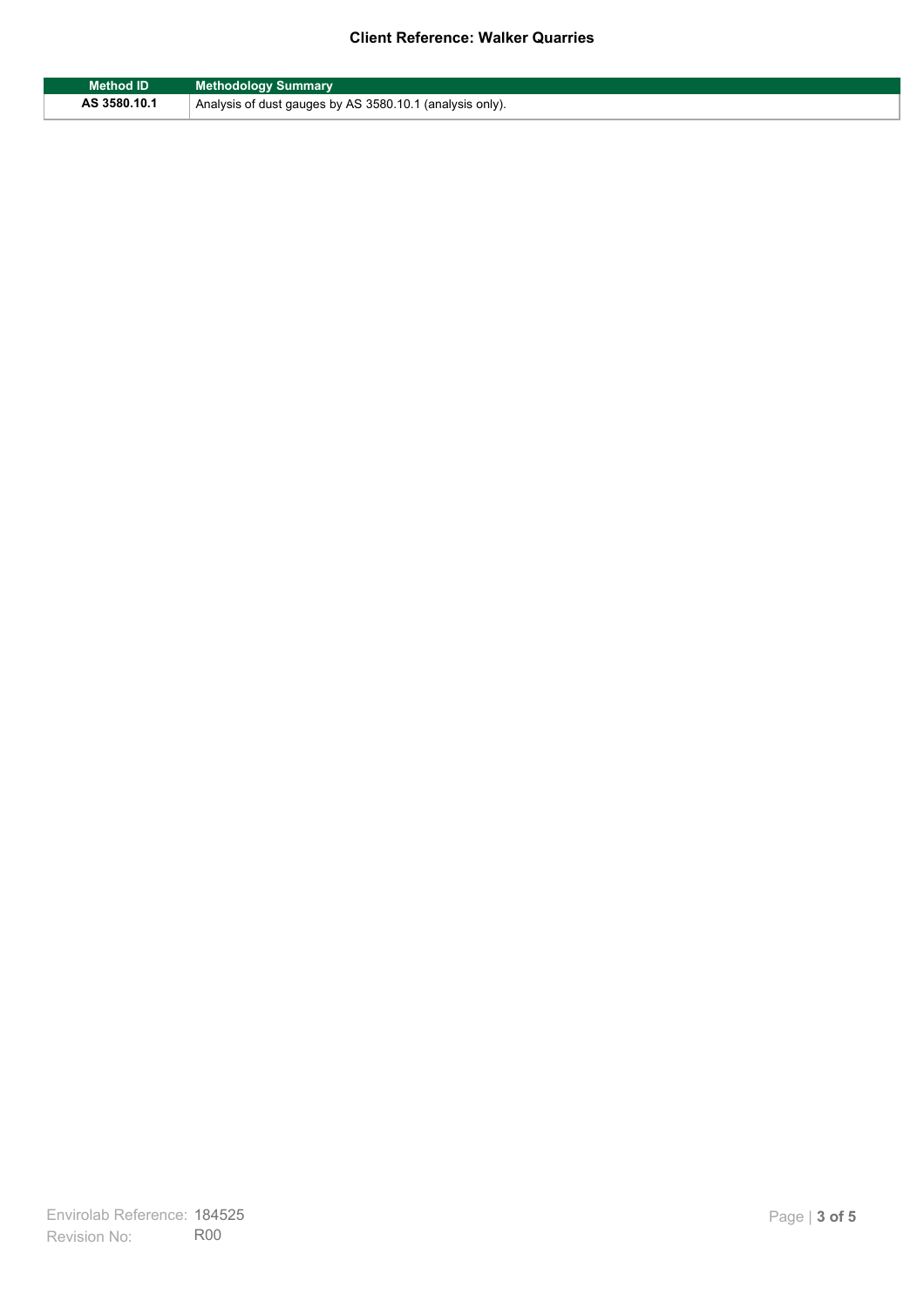#### **Client Reference: Walker Quarries**

| <b>Result Definitions</b> |                                                  |
|---------------------------|--------------------------------------------------|
| <b>NT</b>                 | Not tested                                       |
| <b>NA</b>                 | Test not required                                |
| <b>INS</b>                | Insufficient sample for this test                |
| <b>PQL</b>                | <b>Practical Quantitation Limit</b>              |
| $\prec$                   | Less than                                        |
| $\geq$                    | Greater than                                     |
| <b>RPD</b>                | <b>Relative Percent Difference</b>               |
| <b>LCS</b>                | Laboratory Control Sample                        |
| <b>NS</b>                 | Not specified                                    |
| <b>NEPM</b>               | <b>National Environmental Protection Measure</b> |
| <b>NR</b>                 | Not Reported                                     |

| <b>Quality Control Definitions</b>                                                                                                                                                                                                                      |                                                                                                                                                                                                                                        |
|---------------------------------------------------------------------------------------------------------------------------------------------------------------------------------------------------------------------------------------------------------|----------------------------------------------------------------------------------------------------------------------------------------------------------------------------------------------------------------------------------------|
| <b>Blank</b>                                                                                                                                                                                                                                            | This is the component of the analytical signal which is not derived from the sample but from reagents,<br>glassware etc, can be determined by processing solvents and reagents in exactly the same manner as for<br>samples.           |
| <b>Duplicate</b>                                                                                                                                                                                                                                        | This is the complete duplicate analysis of a sample from the process batch. If possible, the sample selected<br>should be one where the analyte concentration is easily measurable.                                                    |
| <b>Matrix Spike</b>                                                                                                                                                                                                                                     | A portion of the sample is spiked with a known concentration of target analyte. The purpose of the matrix spike<br>is to monitor the performance of the analytical method used and to determine whether matrix interferences<br>exist. |
| <b>LCS (Laboratory</b><br><b>Control Sample)</b>                                                                                                                                                                                                        | This comprises either a standard reference material or a control matrix (such as a blank sand or water) fortified<br>with analytes representative of the analyte class. It is simply a check sample.                                   |
| <b>Surrogate Spike</b>                                                                                                                                                                                                                                  | Surrogates are known additions to each sample, blank, matrix spike and LCS in a batch, of compounds which<br>are similar to the analyte of interest, however are not expected to be found in real samples.                             |
| Australian Drinking Water Guidelines recommend that Thermotolerant Coliform, Faecal Enterococci, & E.Coli levels are less than<br>1cfu/100mL. The recommended maximums are taken from "Australian Drinking Water Guidelines", published by NHMRC & ARMC |                                                                                                                                                                                                                                        |

2011.